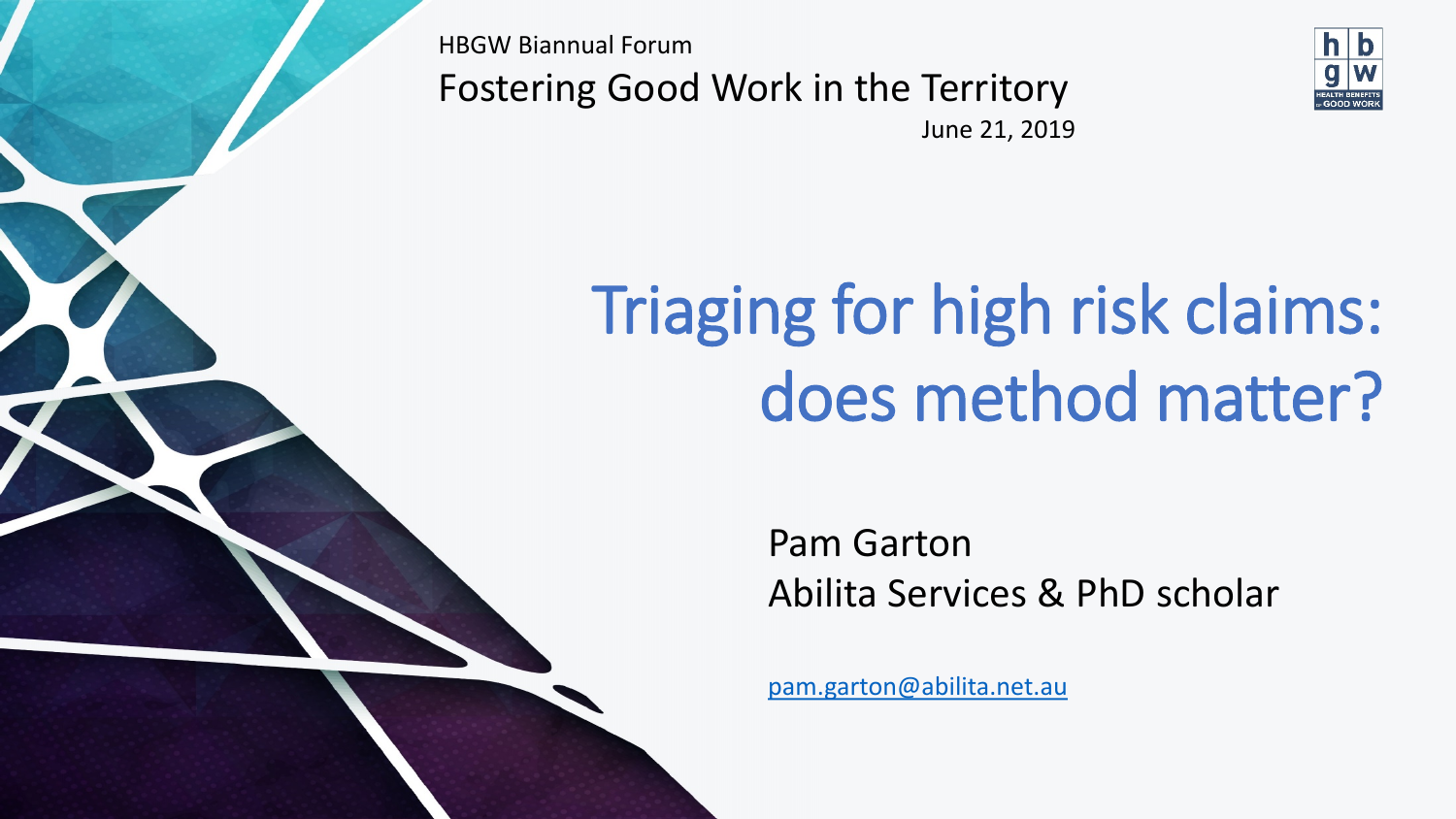## Research Program

*"Applying a structured Biopsychosocial approach to achieve better workplace rehabilitation outcomes".*

Including:

Issues to consider in the implementation of a psychosocial screening process.

[pam.garton@abilita.net.au](mailto:pam.garton@abilita.net.au) 0417 811894



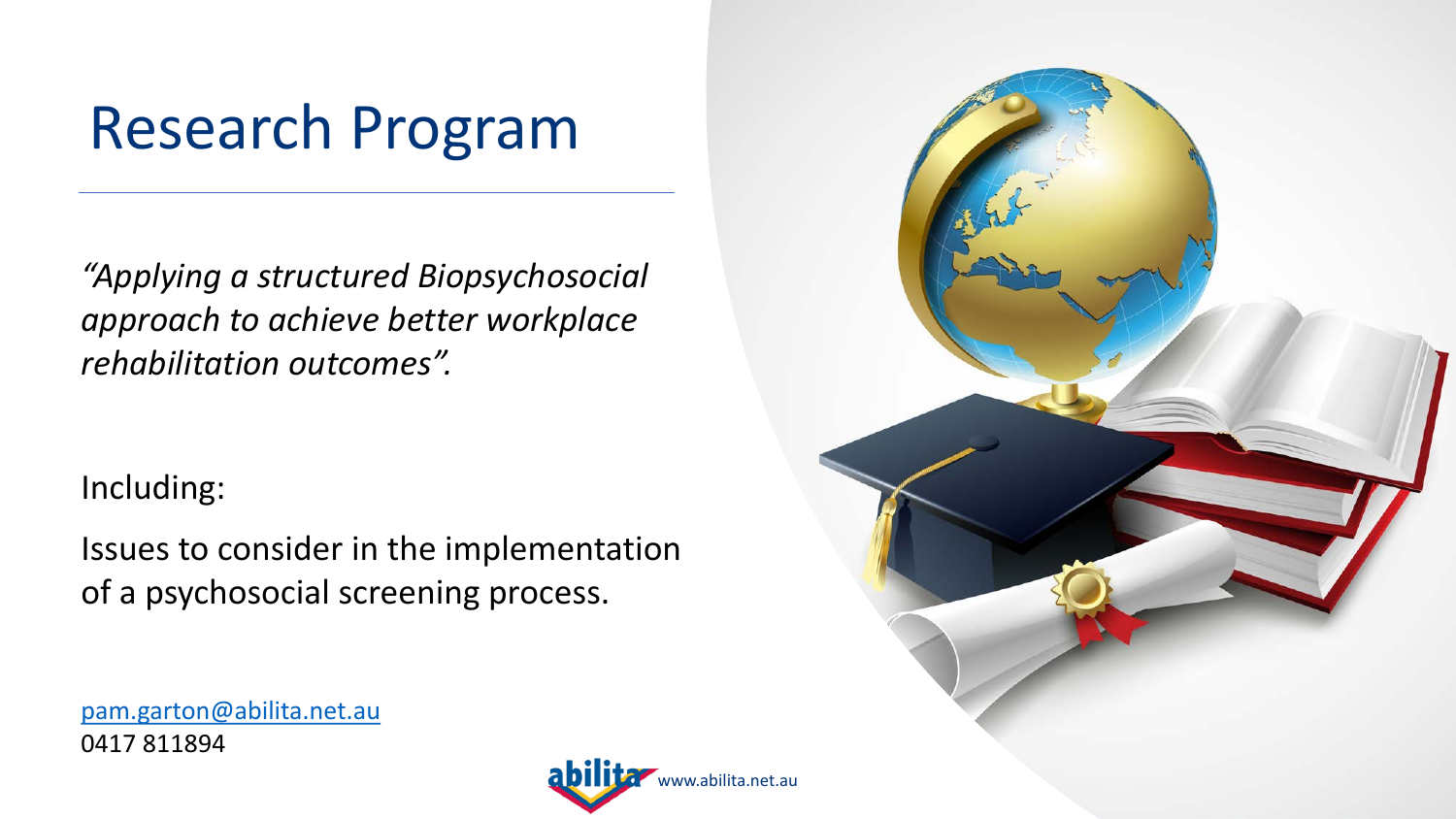## Why BPS triage?

- Psychosocial factors better predict long term outcomes than biomedical. (Waddell 2003)
- Psychosocial factors are predominant contributors to ongoing pain and work disability. (Sullivan 2005, Linton 2011)
- Psychosocial responses generate neurobiological processes that increase pain, distress & disability. (Gatchel 2007, Edwards 2016, Moseley 2016) *The Bio in BPS*.
- Interventions based on 'yellow flag' screening lead to better health and work outcomes (Nicholas 2011), and cost savings. (GAP, 2017)
- Early identification study GPs & PTs identified 5%, a brief screening tool identified 70%. (Stratil 2017).

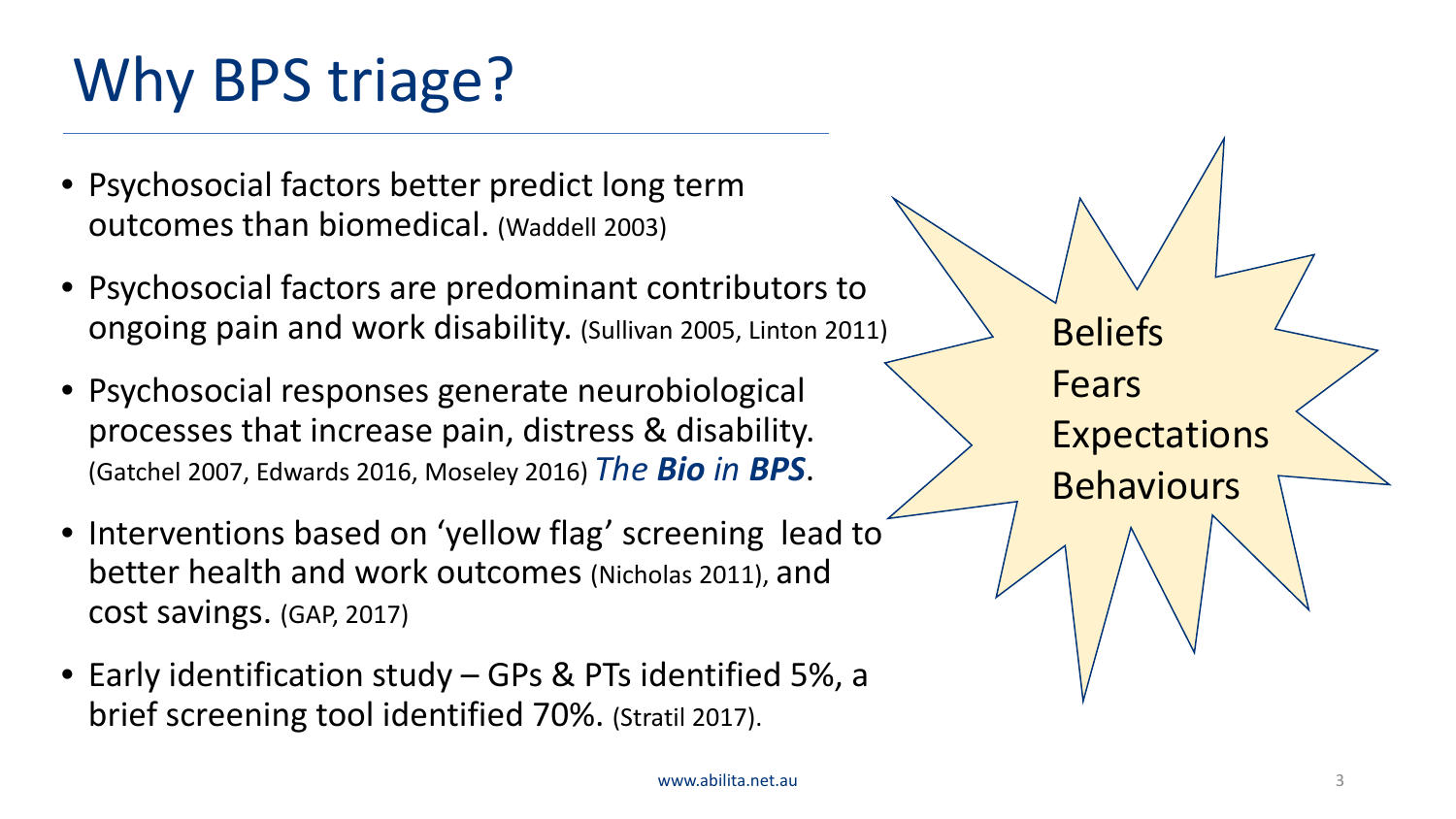## An ideal screening tool

- Suitable for purpose ie. to segregate those with higher risk of psychosocial obstacles, to support evidence-based decisions.
	- NOT to identify & measure the obstacles.
	- HARMFUL if used for diagnosis or adjudication. (Waddell 2003, Nicholas 2011, Sullivan 2013, Iles 2018)
- Easy to ask, and valuable in building trust and supporting a positive claim experience. (Safe Work Australia 2018, Collie 2018).
- Minimal questions, yet multiple predictive variables. (Karran 2017)
- High sensitivity to be inclusive. (Kendall 2013)
- Capture responses in database for measurement and continuous improvement. (Safe Work Australia 2018, Collie 2019)

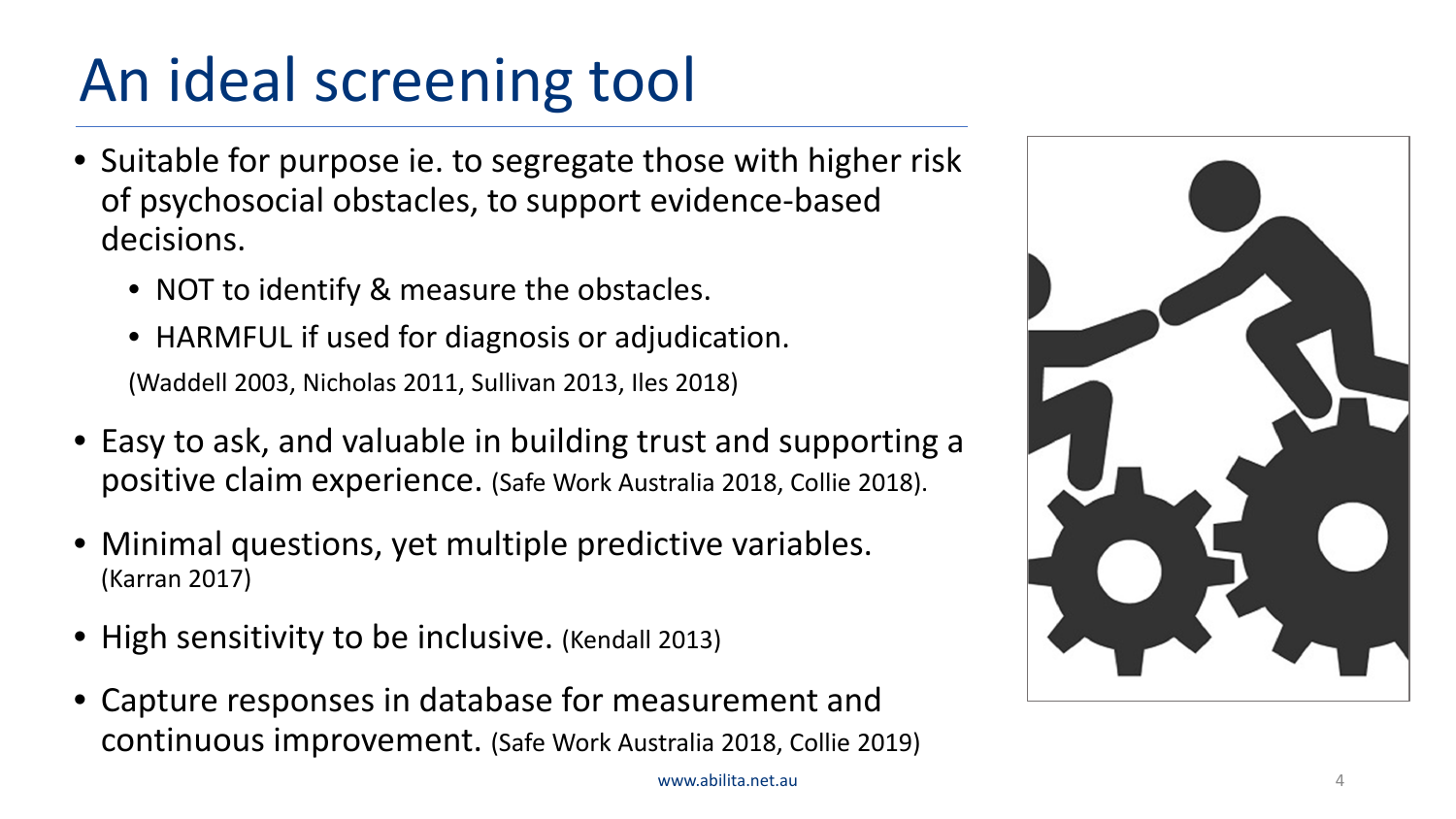## BPS triage when?



- At work, before the claim. (Wyatt, 2017)
- At claim determination to guide resource allocation and proactive claim management. (Iles 2018, Colllie 2019)
- Early conversation to engage with PoC as an active contributor and collaborator. (Safe Work Australia 2018)
- WISE RCT project psychosocial screen within 3 weeks. Quicker RTW and cost savings, accurate prediction of control group off work. (Nicholas 2018)
- Everyone's responsibility throughout the claim. (Kendall 2013)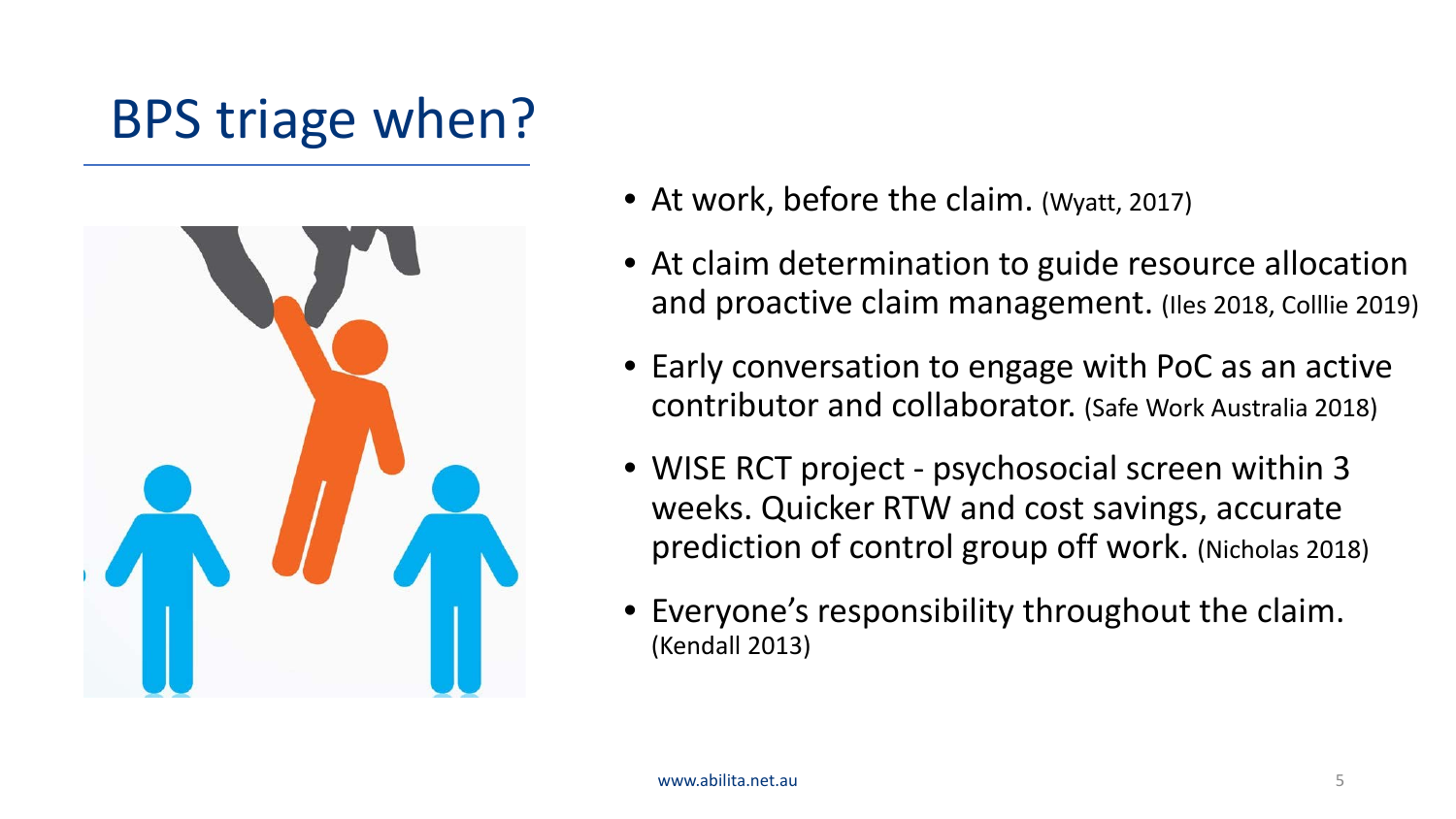## Biopsychosocial Assessment

- Referral of moderate/high risk cases to health or rehab professional for BPS assessment. (Waddell 2003)
- To identify and measure the influential BPS factors to guide tailored intervention. (Collie 2019).
- Multiple variables in BPS domains. (Sleijser-Koehorst, 2019)
- Tailored = self-management skills, building workreadiness, managing workplace barriers.
- Accurate matching of intervention to results is still under-development. (Linton 2018)
- When 2 to 4 weeks post injury, so intervention in place before 6 weeks. (Iles 2018)

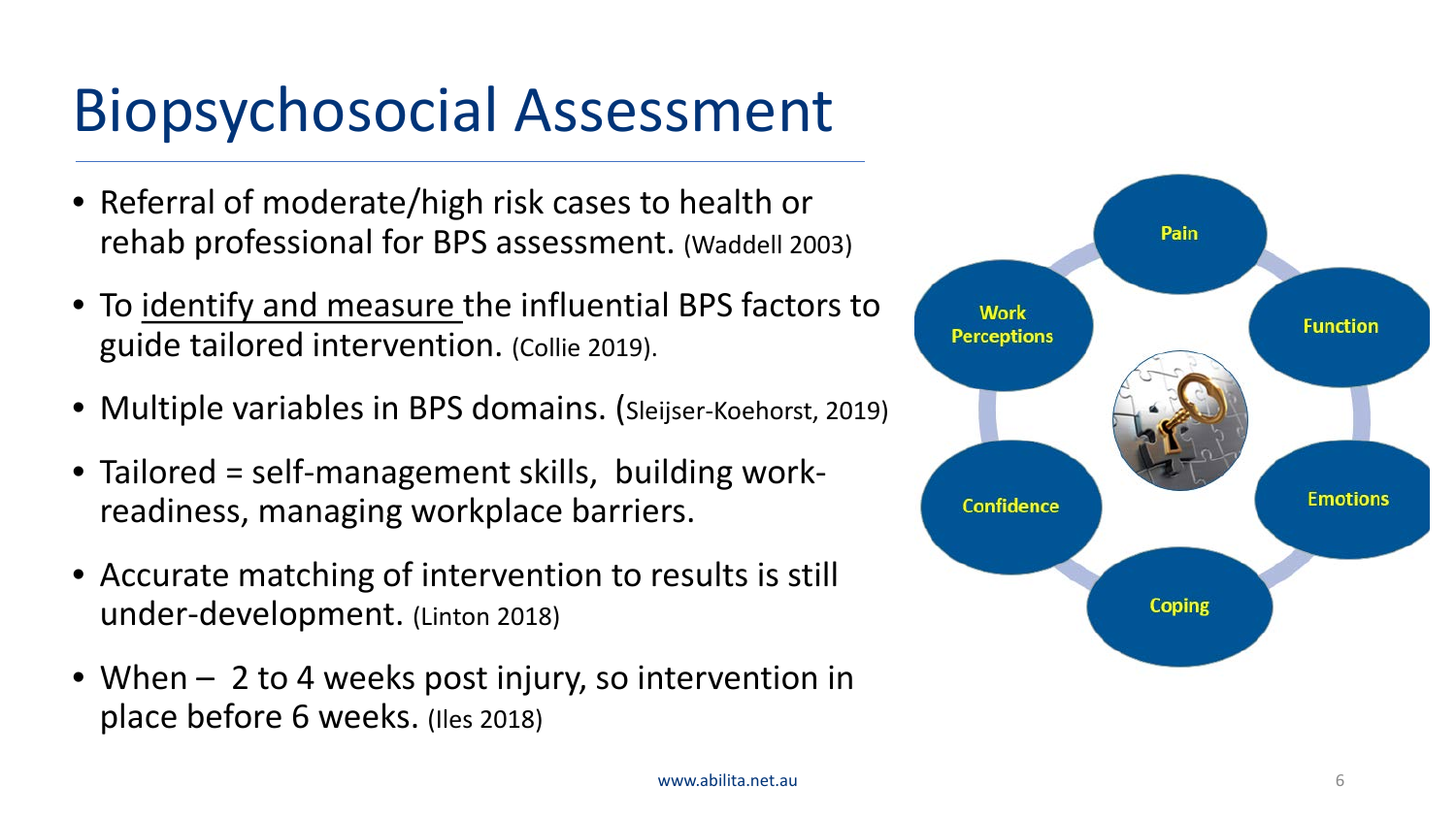

## Implementation process

- Substantial evidence on risk factors, very little evidence on how to implement a risk screening process. Analyse, understand & customise. (Iles 2018)
- Dependent on BPS interactions at individual, organisational and system level. (Collie 2019)
- BPS is poorly understood and applied. (Pincus 2013)
- Critical factors prevailing organisation culture, leadership style, organisation readiness for change. (Main 2016)
- Prepare well, based on existing evidence eg *Best Practice Framework.* (Safe Work Australia 2018)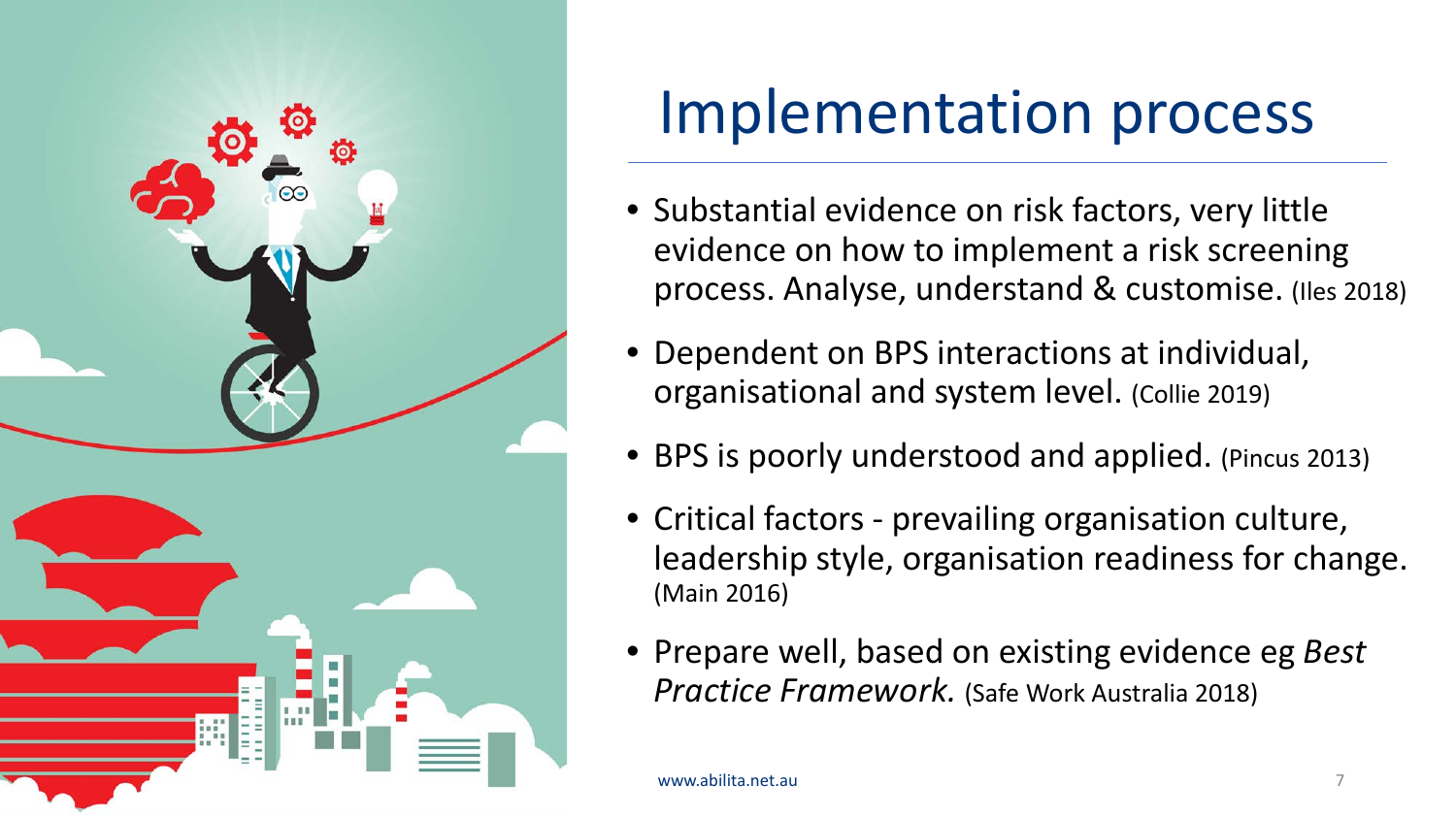



## Abilita structured system

- Triage tool = 5 questions from Abilita multi-variable assessment.
- Predicts need for Abilita Assessment, sensitivity of 94%.
- Software enables referral for the Assessment which then identifies and measures responses in BPS domains.
- Reports guide rehab planning and self-help coaching.
- Training courses for assessment, coaching, & triage case management.
- Repeat assessment = outcome accountability.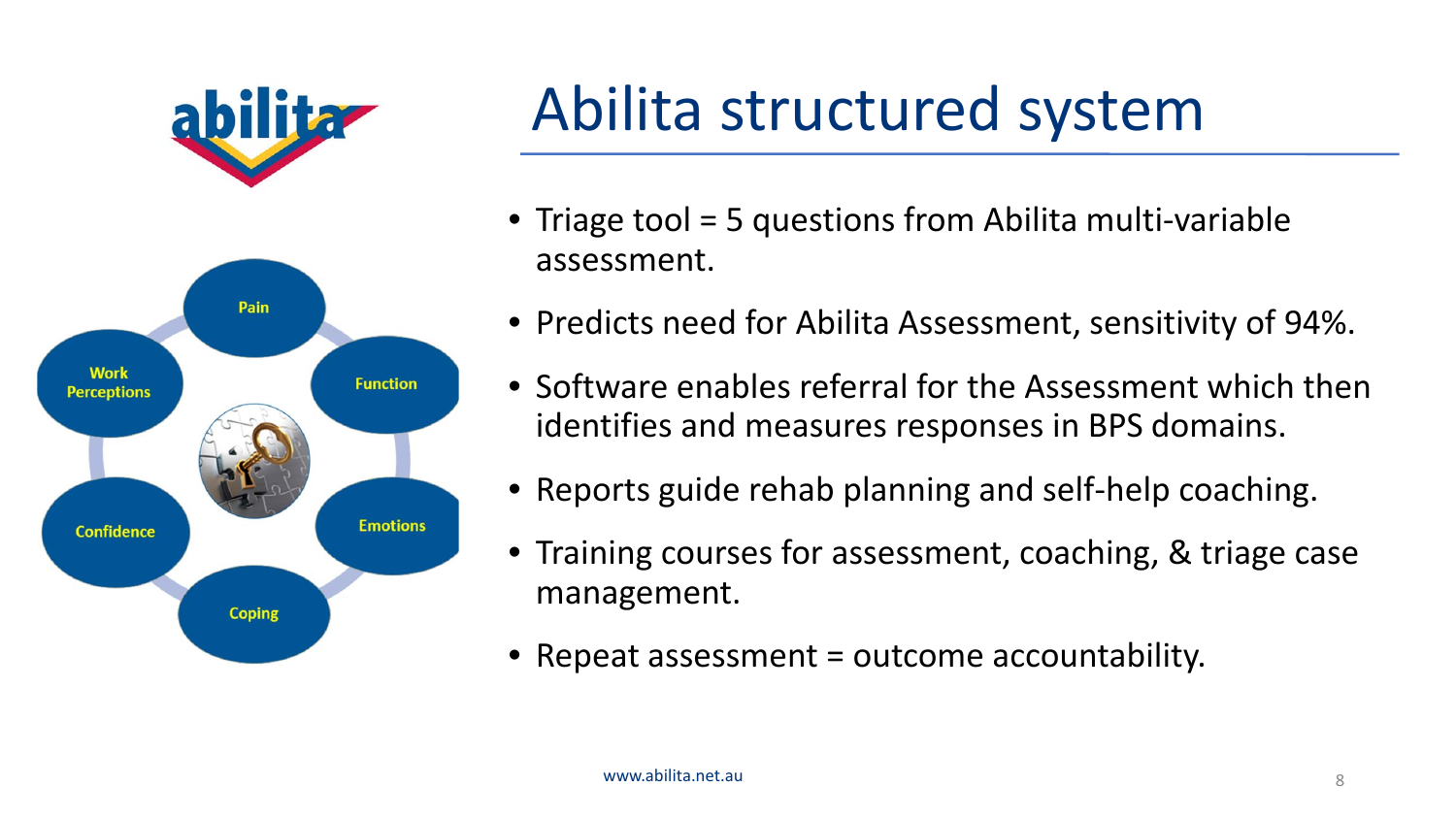## Triage checklist



- Analyse your system and customise a valued, multi-level implementation plan ensuring a process to build worker trust and engagement.
- Select a brief screening tool to identify high BPS risk.
- Enable immediate referral for BPS assessment to identify and measure obstacles, plan and implement tailored BPS intervention.
- Require post-intervention BPS assessment for comparison.
- Ensure data records for individual progress, and continual improvement of process.
- Make this an opportunity to provide the health benefits of good work!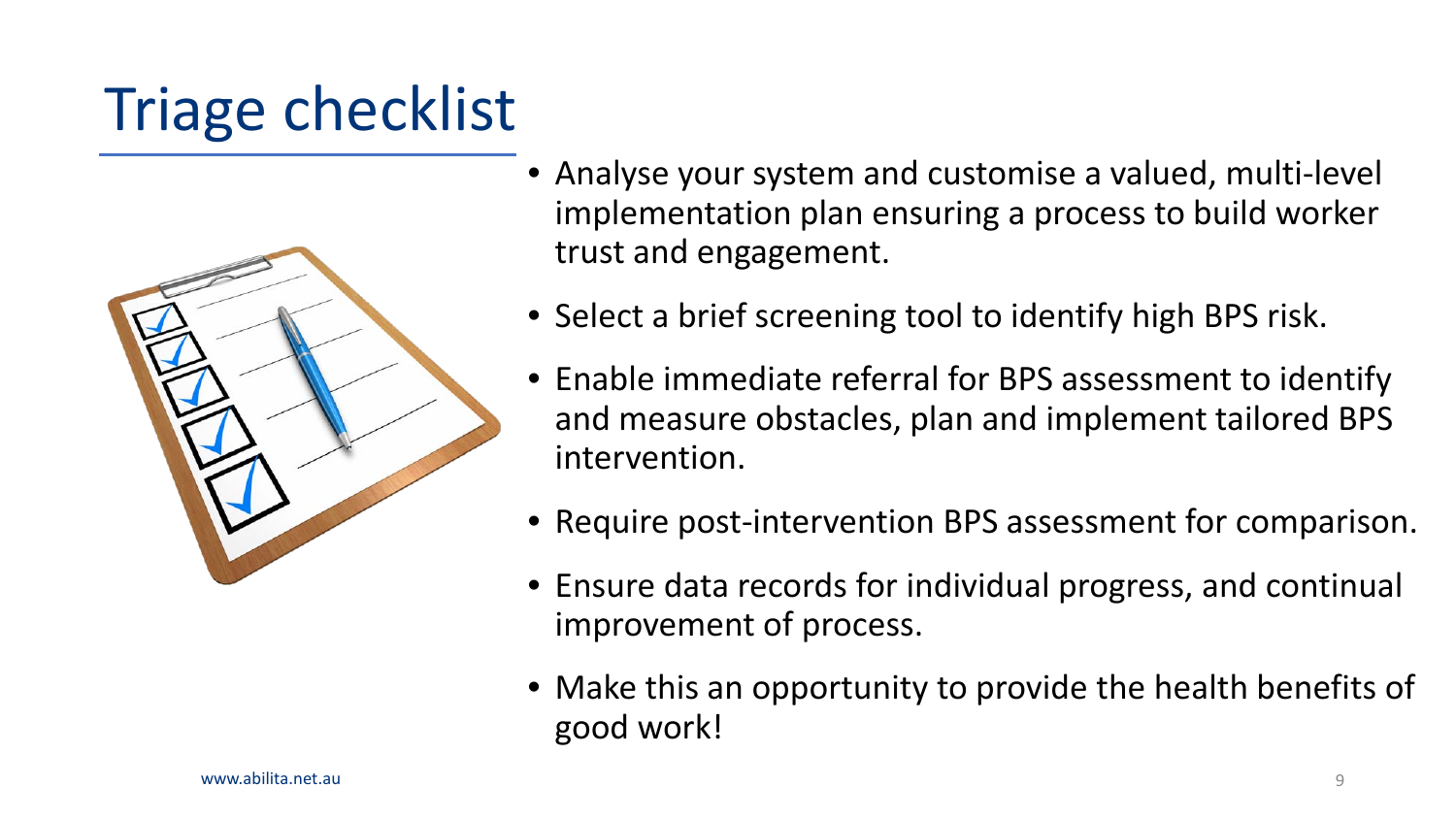Collie, A. (2019). *The Mental Health Impacts of Compensation Claim Assessment Process.* 

Collie, A., Sheehan, L., Lane, T., Gray, S., & Beck, D. (2018). *Claims Experience in Injured Australian Workers: Overview and Association with Return to Work.* Paper presented at the Insurance Work and Health Group, Monash University.

Edwards, R. R., Dworkin, R. H., Sullivan, M. D., Turk, D. C., & Wasan, A. D. (2016). *The Role of Psychosocial Processes in the Development and Maintenance of Chronic Pain*. Journal of Pain, 17(9 Suppl).

GAP. (2017). *Recovery at Work: Engaging Large Employers in Best Practice*. Retrieved from https://www.globalaccesspartners.org/Recovery at Work GAP 2nd Strategic Roundtable Report May2017.pdf

Gatchel, R. J., Peng, Y. B., Peters, M. L., Fuchs, P. N., & Turk, D. C. (2007). *The biopsychosocial approach to chronic pain: scientific advances and future directions.* Psychological Bulletin, 133(4).

Iles, R., Long, D., Ellis, N., & Collie, N. (2018). Risk Factor identification for delayed return to work: best practice statement. Monash University

Karran, E. L., McAuley, J. H., Traeger, A. C., Hillier, S. L., Grabherr, L., Russek, L. N., & Moseley, G. L. (2017). *Can screening instruments accurately determine poor outcome risk in adults with recent onset low back pain? A systematic review and meta-analysis.* BMC Medicine, 15(1), 13.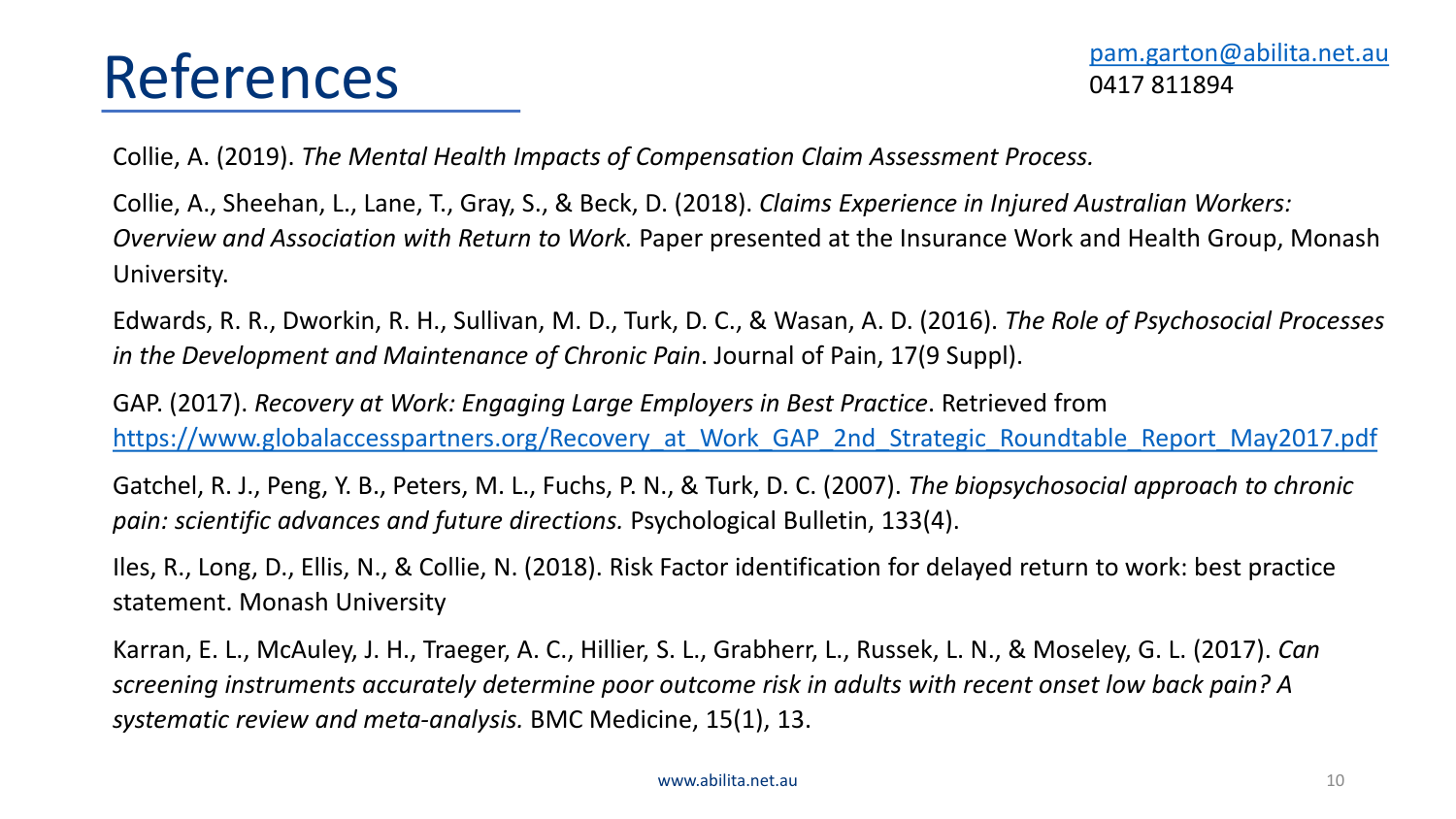Kendall, N., Burton, A., Main, C., & Watson, P. (2013). *Tackling musculoskeletal problems: A guide for the clinic and workplace - identifying obstacles using the psychosocial flags framework*. London: The Stationery Office.

Linton, S., Nicholas, M., & Shaw, W. (2018). *Why wait to address high-risk cases of acute low back pain? A comparison of stepped, stratified, and matched care*. Pain.

Linton, S., & Shaw, W. (2011). *Impact of Psychological Factors in the Experience of Pain*. Physical Therapy, 91.

Main, C. J., Nicholas, M. K., Shaw, W. S., Tetrick, L. E., Ehrhart, M. G., Pransky, G., & Hopkinton Conference Working Group on Workplace Disability, P. (2016). *Implementation Science and Employer Disability Practices: Embedding Implementation Factors in Research Designs*. J Occup Rehabil.

Moseley, G., & Butler, D. (2015). *Fifteen Years of Explaining Pain: The Past, Present, and Future*. Journal of Pain, 16(9).

Nicholas, M., Costa, D., Linton, S., Main, C., Shaw, W., Pearce, R., . . . McGarity, A. (2018). *Predicting Return to Work in a Heterogeneous Sample of Recently Injured Workers Using the Brief OMPSQ-SF*. J Occup Rehabil.

Nicholas, M., Linton, S., Watson, P., & Main, C. (2011). *Early identification and management of psychological risk factors (Yellow Flags) in patients with low back pain: A reappraisal*. Physical Therapy, 91(5).

Pincus, T., Kent, P., Bronfort, G., Loisel, P., Pransky, G., & Hartvigsen, J. (2013). *Twenty-five years with the biopsychosocial model of low back pain-is it time to celebrate? A report from the twelfth international forum for primary care research on low back pain.* Spine, 38(24).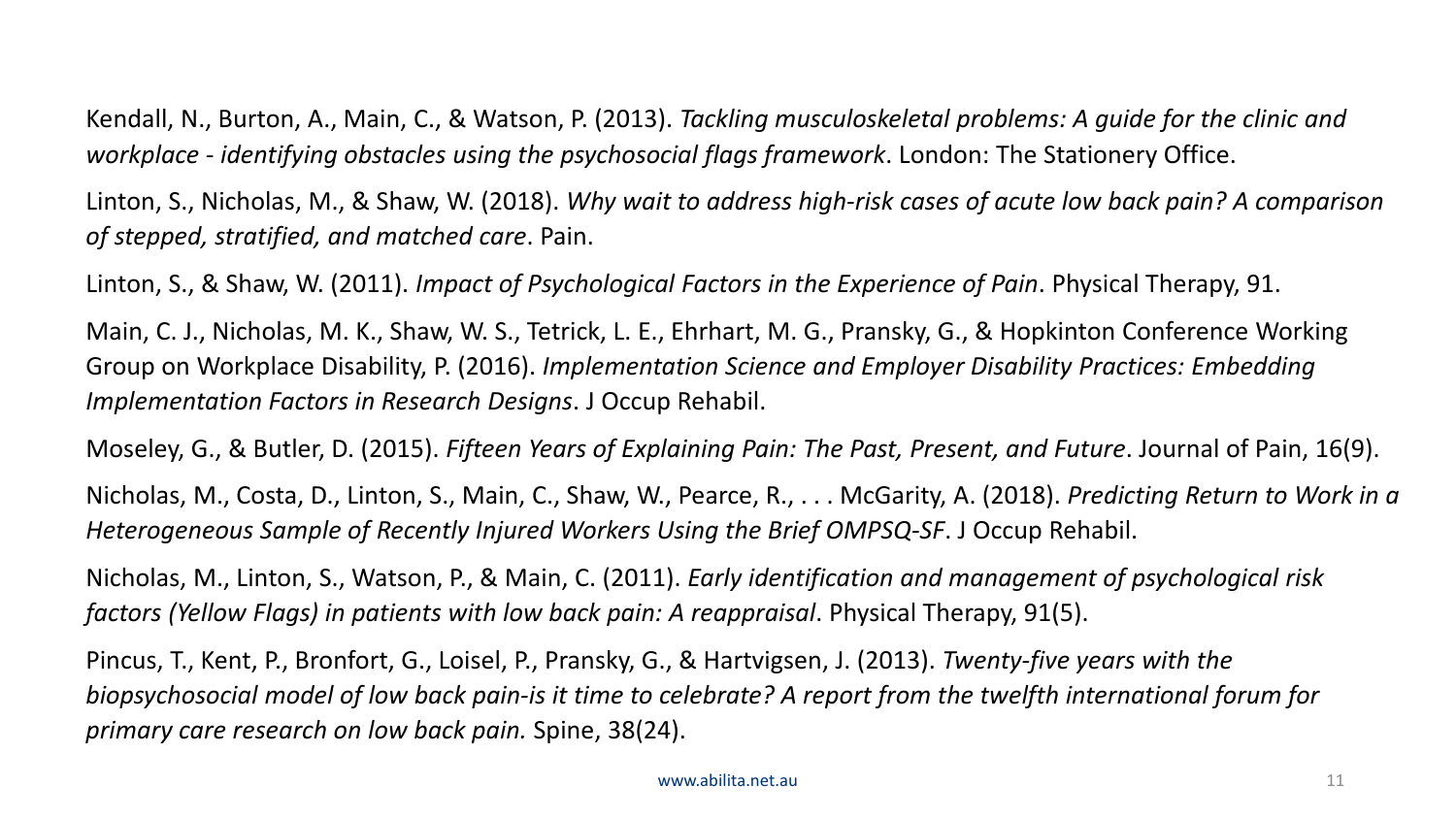Safe Work Australia. (2018). *Taking Action: A best practice framework for the management of psychological claims in the Australian workers' compensation sector*. Canberra: Safe Work Australia.

Sleijser-Koehorst, M., Bijker, L., Cuijpers, P., Scholten-Peeters, G., & Coppieters, M. (2019). *Preferred selfadministered questionnaires to assess fear of movement, coping, self-efficacy and catastrophizing in patients with musculoskeletal pain* - A modified Delphi study. Pain.

Stratil, R., & Swincer, M. (2017). *Enhancing early psychosocial risk assessment and intervention*. Adelaide, S.A.: ReturnToWorkSA.

Sullivan, M. (2013). *What is the clinical value of assessing pain-related psychosocial risk factors?* Pain Manage, 3(6).

Sullivan, M., Feuerstein, M., Gatchel, R., Linton, S., & Pransky, G. (2005). *Integrating psychosocial and behavioral interventions to achieve optimal rehabilitation outcomes.* J Occup Rehabil, 15(4).

Waddell, G., Burton, K., & Main, C. (2003). *Identifying People at Risk of Long-term Incapacity for Work*. London, UK: Royal Society of Medicine Press Ltd.

Wyatt, M., & Tyler, L. (2017). *Return to Work: A comparison of psychological and physical-injury claims*. Safe Work Australia.